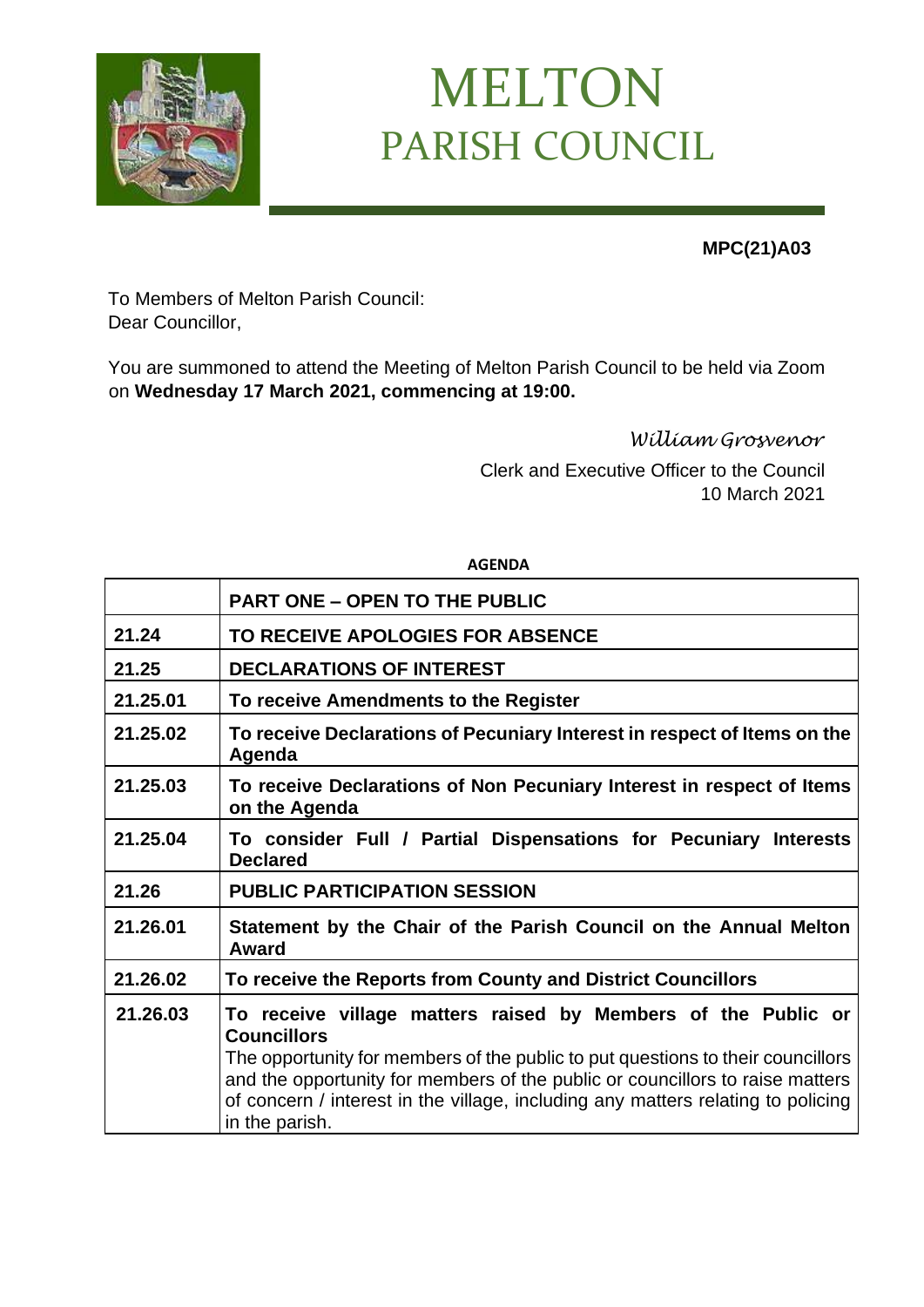| 21.27    | TO APPROVE THE MINUTES OF THE ORDINARY MEETING OF FULL<br><b>COUNCIL HELD ON 13 JANUARY 2021</b><br>Minutes MPC(21)M01                                                                                                                            |
|----------|---------------------------------------------------------------------------------------------------------------------------------------------------------------------------------------------------------------------------------------------------|
| 21.28    | TO APPROVE THE MINUTES OF THE SPECIAL MEETING OF FULL<br><b>COUNCIL HELD ON 17 FEBRUARY 2021</b><br>Minutes MPC(21)M02                                                                                                                            |
| 21.29    | TO RECEIVE AND CONSIDER REPORTS / MINUTES OF COMMITTEES                                                                                                                                                                                           |
| 21.29.01 | Finance Employment and Risk Management (FERM) Committee 10<br>February 2021<br>Minutes FRM(21)M01 (Draft)                                                                                                                                         |
| 21.29.02 | <b>Planning and Transport Committee 27 January 2021</b><br>Minutes PLA(21)M01                                                                                                                                                                     |
| 21.29.03 | <b>Planning and Transport Committee 10 March 2021</b><br>Minutes PLA(21)M02 (Draft)                                                                                                                                                               |
| 21.30    | TO CONSIDER FINANCIAL AND INTERNAL CONTROL MATTERS                                                                                                                                                                                                |
| 21.30.01 | To receive and consider the financial management reports for the<br>period 1 April 2020 to 28 February 2021<br>Papers MPC(21)30.01 and MPC(21)30.01(a-g)                                                                                          |
| 21.30.02 | To receive and consider the budget report<br>Paper MPC(21)30.02                                                                                                                                                                                   |
| 21.30.03 | To receive and consider an update report on projects funded by<br><b>Community Infrastructure Levy</b><br>Paper MPC(21)30.03                                                                                                                      |
| 21.30.04 | To review the Internal Control Policy for the year ending 31 March 2021<br>Paper MPC(21)30.04                                                                                                                                                     |
| 21.30.05 | To review the Council's Asset Register as at 31 March 2021<br>Paper MPC(21)30.05                                                                                                                                                                  |
| 21.30.06 | To review and confirm the Council's Standing Orders<br>https://melton-suffolk-pc.gov.uk/documents/standing-orders-v10-september-2020/                                                                                                             |
| 21.30.07 | To review and confirm the Council's Financial Regulations<br>https://melton-suffolk-pc.gov.uk/documents/financial-regulations-revised-2020/                                                                                                       |
| 21.30.08 | To receive update on the land transfers from East Suffolk Council<br>Clerk to report                                                                                                                                                              |
| 21.30.09 | To consider risk issues<br>Paper MPC(21)30.09                                                                                                                                                                                                     |
| 21.31    | TO RECEIVE AN UPDATE REPORT ON THE PAVILION PROJECT AND<br><b>CAR PARK IMPROVEMENTS</b><br>Clerk to report<br>Below is a link to the latest information on the Council's website<br>https://melton-suffolk-pc.gov.uk/recreation/pavilion-project/ |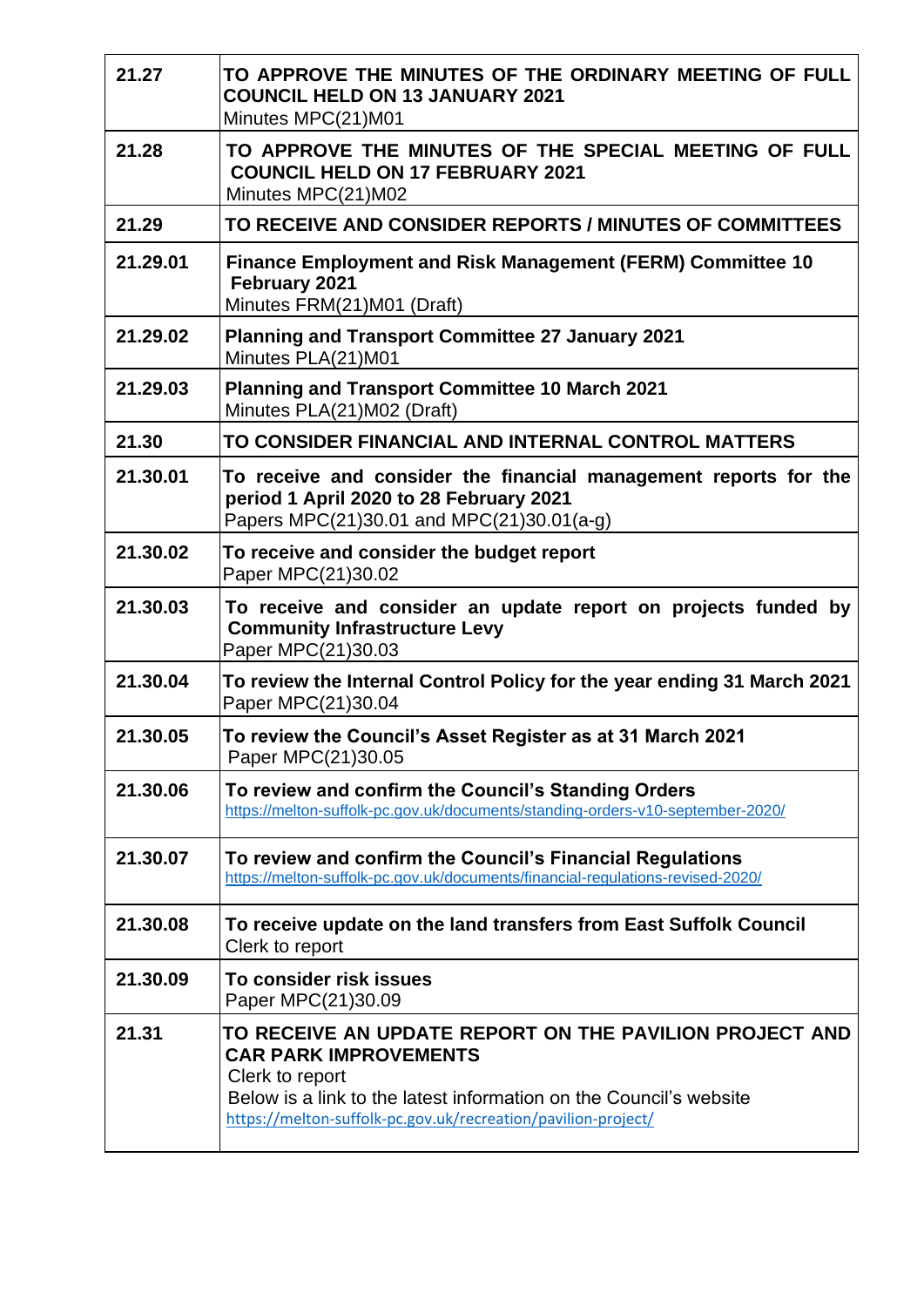| 21.32    | TO CONSIDER RESULTS OF CONSULTATION ON THE MELTON ROAD<br><b>CROSSINGS AND ASSOCIATED ROAD SAFETY IMPROVEMENTS</b><br>Paper MPC(21)32                                                                                                  |
|----------|----------------------------------------------------------------------------------------------------------------------------------------------------------------------------------------------------------------------------------------|
| 21.33    | TO CONSIDER ARRANGEMENTS FOR MEETINGS<br><b>FOR</b><br><b>THE</b><br><b>REMAINDER OF THE 2020/21 COUNCIL YEAR</b><br>Paper MPC(21)33                                                                                                   |
| 21.34    | <b>ANNUAL PARISH MEETING 2021</b><br><b>CIIr Porter to report</b>                                                                                                                                                                      |
| 21.35    | <b>NHS THANK YOU DAY 5 JULY 2021</b><br>Paper MPC(21)35                                                                                                                                                                                |
| 21.36    | TO CONSIDER ARRANGEMENTS FOR THE MELTON FETE IN 2022<br>Cllr Biggle to report                                                                                                                                                          |
| 21.37    | THE CLIMATE AND ECOLOGICAL EMERGENCY BILL - REQUEST FOR<br><b>MOTION OF SUPPORT</b><br>Clerk to report                                                                                                                                 |
| 21.38    | TO RECEIVE AND CONSIDER REPORTS FROM REPRESENTATIVES<br><b>TO OUTSIDE BODIES</b>                                                                                                                                                       |
| 21.38.01 | <b>Burness Parish Room Management Committee</b><br><b>Cllr Gradwell to report</b>                                                                                                                                                      |
| 21,38,02 | <b>Melton Trust</b><br>Cllr Martin to report                                                                                                                                                                                           |
| 21.38.03 | <b>East Suffolk Rail Partnership</b><br>PLA(21)30.01                                                                                                                                                                                   |
| 21.38.04 | <b>Melton Primary School</b><br>Cllr Martin to report                                                                                                                                                                                  |
| 21.38.05 | <b>Melton Messenger</b><br>Cllrs Porter and Brown to report                                                                                                                                                                            |
| 21.38.06 | <b>ASB Co-ordination meetings</b>                                                                                                                                                                                                      |
| 21.38.07 | <b>Sizewell C</b><br>Cllr Banks / Clerk to report                                                                                                                                                                                      |
| 21.38.08 | <b>Suffolk Association of Local Councils</b><br>Cllr Porter to report                                                                                                                                                                  |
| 21.38.09 | <b>Dementia Friendly Communities</b><br>Cllr Darby to report                                                                                                                                                                           |
| 21.39    | TO CONSIDER ITEMS FOR THE MELTON MESSENGER                                                                                                                                                                                             |
| 21.40    | <b>CHAIRMAN'S URGENT BUSINESS</b>                                                                                                                                                                                                      |
| 21.41    | <b>DATE OF NEXT MEETING</b><br>To be arranged (see Agenda Item 21.33 above)                                                                                                                                                            |
|          | <b>PART TWO - CONFIDENTIAL</b>                                                                                                                                                                                                         |
|          | <b>Exempt / Confidential Items.</b><br>It is recommended that the public be excluded from the meeting for the<br>following items of business on the grounds that they relate to matters<br>of commercial confidentiality and staffing. |